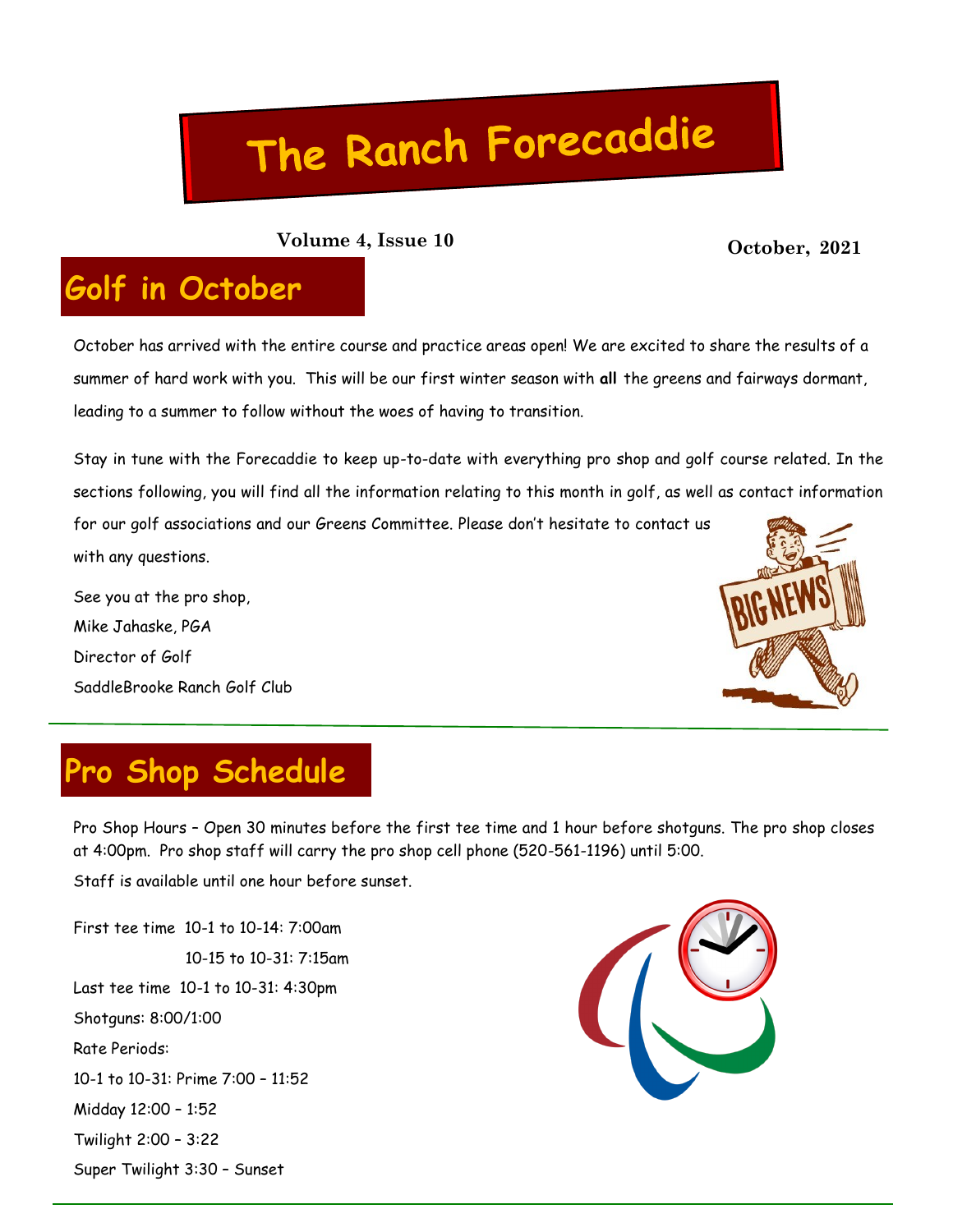### **Golf Maintenance Schedule**

A maintenance plan is put into place at the beginning of the year. Variance in weather and agronomic conditions may require changes to the schedule.

### **October Maintenance Schedule**

The **driving range tee** is planned to open following overseeding on Saturday, October 2nd, but the tees will remain on the artificial turf for two more weeks to allow the natural turf time to mature. The natural turf will be rested one week per month except in December and January, when it will be rested for two weeks in those months due to the slowing of the growth rate of the rye overseed.



**Back Nine morning nine hole times** will not be available on Monday, Wednesday, and Friday on a year-round basis to allow maintenance time to complete weekly tasks. In addition, we will start tee times one hour later on Wednesdays to allow maintenance more time to complete necessary applications and other regular maintenance. With the use of single rider carts due to COVID, pace of play has decreased, and the window maintenance normally uses for regular upkeep has been greatly diminished.

### **Free Monthly Golf Clinic**

Every month Mike and Ken will conduct a free golf clinic. All residents and their guests are welcome to attend, and there is no cost. Please sign up in the pro shop. The staff have a book behind the counter with all the scheduled clinics that you can sign up for. You are welcome to attend as often and as many as you like! The clinics will cover basic technique and mechanics of each topic and are great for learning a new skill or brushing up a skill that needs some work!

**The clinic for October will cover chipping and will be held on Monday, October 25th at 2:00 pm at the practice chipping green.** 

### **Golfing News**

#### **Golf Course Access**

Dear residents, as much of the community activities have been closed for precautionary measures to help reduce exposure to the COVID-19 virus, many of you have taken to walking as a way of exercise and to get out of the house. Please remember that for your safety we do not allow joy riding, walking, biking, jogging, etc. on the golf course **AT ANY TIME**. Only golfers, golf staff, or emergency or other authorized service vehicles are allowed on the golf course and paths.

Thank you for your understanding and cooperation!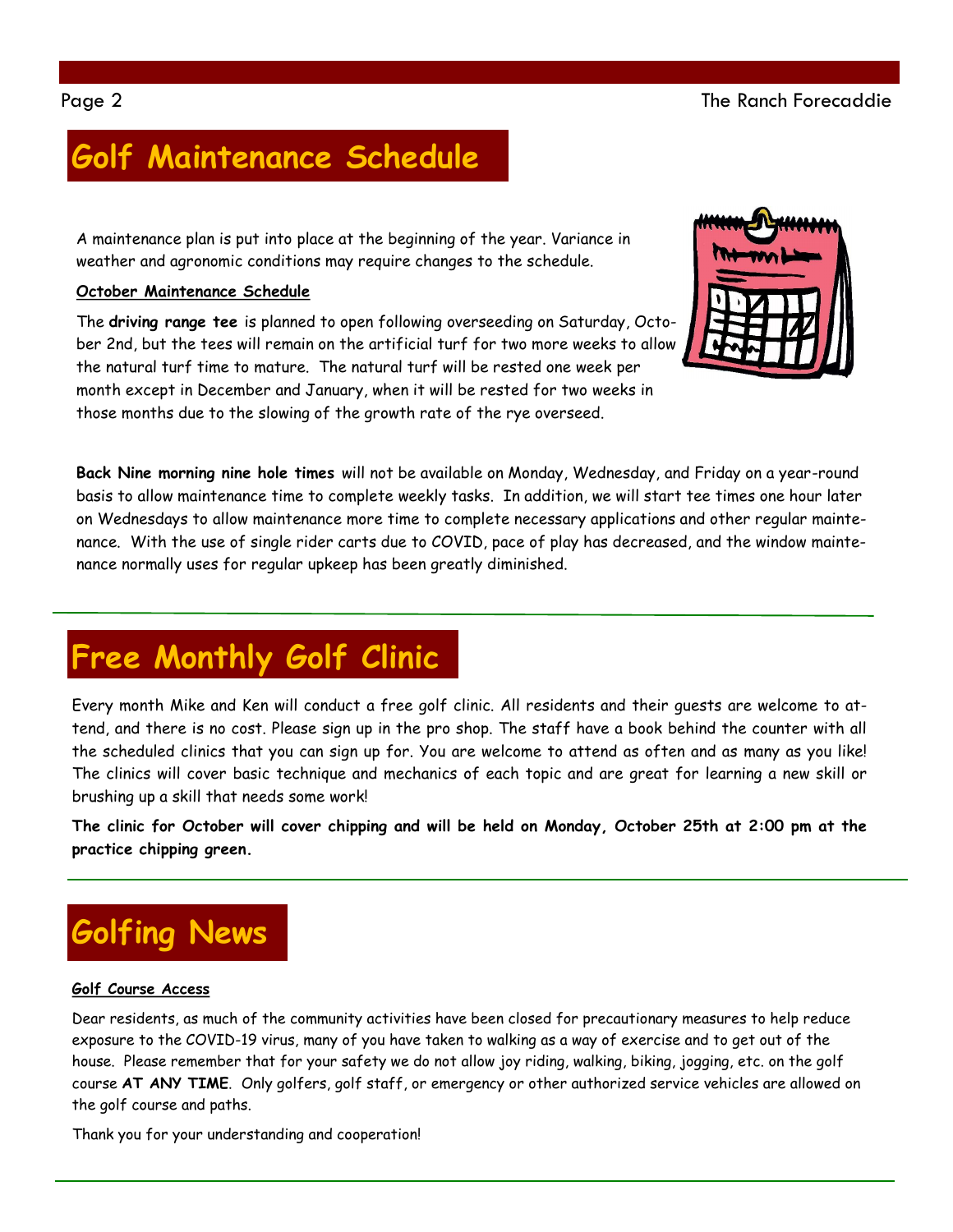### **Golfing News Cont.**

#### **Overseeding 2021**

This year will be the first year we did not overseed **any** fairways; and, because the greens are new, the greens as well. We overseeded the tees and the greens' collars on the course, and the driving range tee and collars of the practice greens. Fairways and greens will be painted for aesthetics, to retain heat, and to reduce wear. In some parts of the country the practice of not overseeding has occurred for years; but in the desert southwest, it is still an emerging trend. Since this will be our first time, we will review the results of not overseeding and review the benefits each year to determine if the program will continue as is or be modified. Below are listed some of the main benefits to not overseeding the greens and fairways.

- The health of the base Bermuda turf will continue to improve without the competition of Rye seeded over it. Overseeding weakens the base Bermuda leading to turf loss increasing with each time the turf is overseeded.
- Not overseeding eliminates the transition period in the summer allowing for improved turf conditions in the spring, summer, and fall. Transition occurs when the Rye overseed dies out from the pressure of applying herbicide, lowering mowing heights, and restricting irrigation. It can often create brown or bare spots until the Bermuda reestablishes itself.
- Not overseeding reduces the closed period in the fall and completely eliminates the period of cart-path-only following overseeding.
- Non-overseeded turf reduces frost delays in the winter.
- Allows for cleaner turf with less weed intrusion due to being able to treat the entire course and not damage overseeded areas.
- Reduces water consumption and saves on seed costs (which have doubled just in the last year).

#### **Full Course Opening Day on Saturday, October 2nd**

 **Saturday, October 2:** the course opened completely with the greens included. Flagsticks may now be removed! The range tee will stay on the artificial turf for two additional weeks to allow the natural turf tee to mature. Golfers will be able to drive to the ball because the fairways will not be overseeded. One hole per nine will have the fairway closed to cart traffic. This practice will continue through the winter to help rest the turf from cart traffic. Those will disability placards may request an orange shop flag to access the closed fairways. **Personally owned BLUE flags will not be honored.**

#### **Cart Rule Extended**

Cart sharing will remain optional when we open on October 2nd and will be reviewed monthly as the outlook on COVID 19 is quantified. We do request that golfers consider sharing a cart whenever comfortable to help in reducing the wear and tear on the turf during this busy golf season.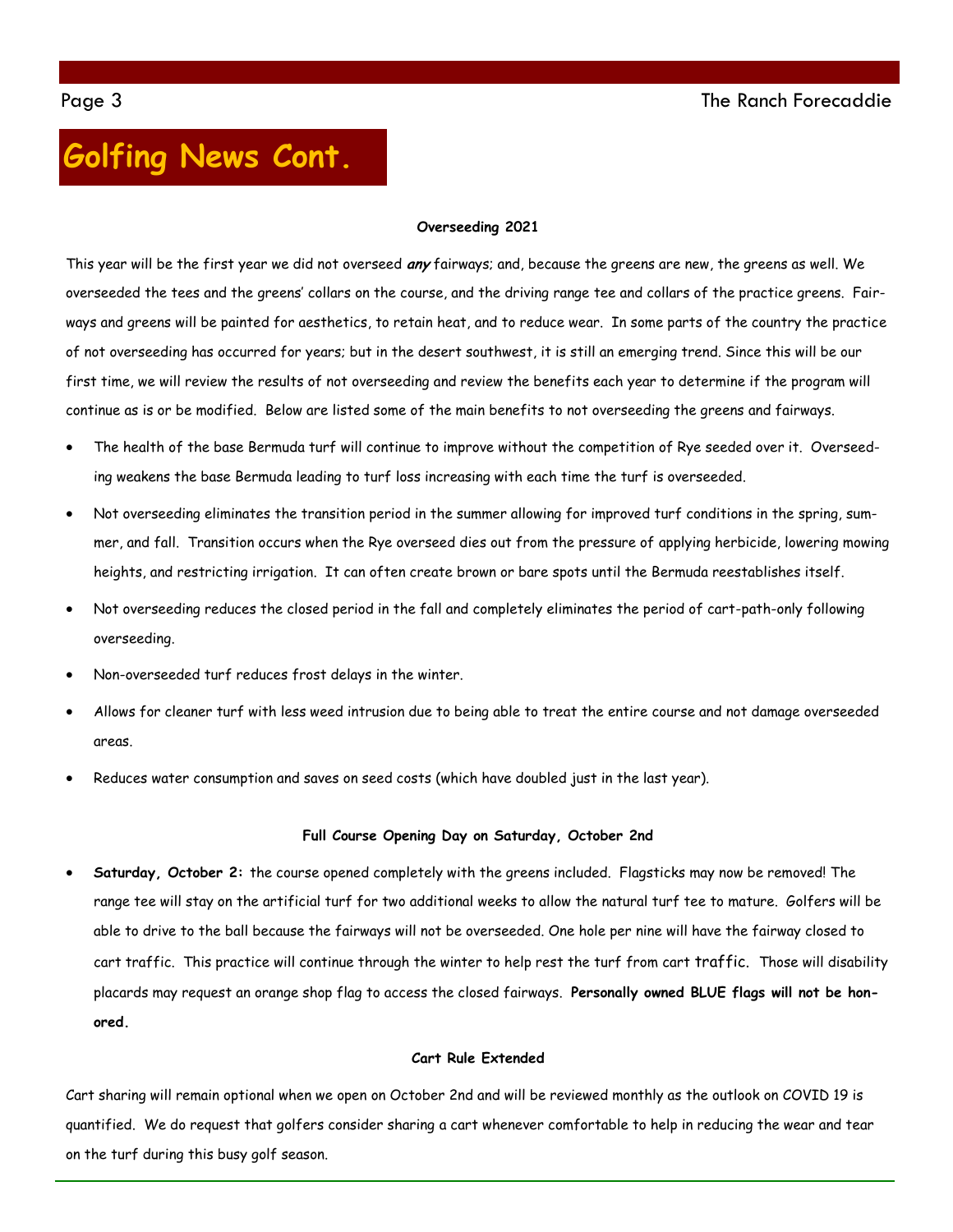### **Golf Maintenance News**

#### **Cart Traffic Control this Season**

The most detrimental thing to the course's conditions in the coming months is cart traffic. **WE** need to work together to minimize wear patterns as play enters and exits the golf holes. The key to this is dispersing cart traffic throughout the entire golf hole as much as possible.

Here's how you can help preserve our conditions.

- 1. Strictly follow the **90 degree cart path rule**. What this means is that you **stay on the cart path after your tee shot until you are 90 degrees to your ball, then** you drive to your ball. After your final shot onto the green, again drive 90 degrees to the cart path; don't continue up the fairway and exit as close as you can to the green.
- 2. **Do not** enter the turf as the soonest possible entry point; follow the 90 degree rule.
- 3. If you see wear patterns starting to develop, don't drive through the thinning area; look for an alternative entry/exit.
- 4. Double up in carts as much as you feel comfortable. When everyone has their own cart, that's twice as much wear on the course.

Here's what we'll be doing to regulate traffic patterns and wear on the course. Please follow these guidelines to help preserve our conditions.

- 1. We will use white stakes to designate areas to avoid with your cart, please go around these areas; don't drive over the stakes and through the area. The stakes will designate –
	- **·** Weak areas, wet areas, areas developing wear patterns and used as a general traffic control. This is to try to allow the area some recovery from traffic.
- 2. Cart directional signs as you approach the greens, these will be yellow arrows pointing towards the cart path. This designates for you to proceed to the cart path; don't continue driving to the green.
	- **·** This will allow us to control wear patterns at the exit point of the hole. We will be shifting the arrows forwards and backwards based on developing wear patterns anywhere from 20 – 50 yards from the front of the green. These distances will vary on each hole dependent on wear patterns.
- 3. As a last resort to control traffic, we will use the red gates to designate entry and exit points. I prefer not to use the gates because it focuses all cart traffic through a limited area, which results in severe thinning of the turf, compaction and eventually large bare areas in the winter season. The gates may be used only at an entry or exit or both. As you approach the hole, look to see if there's a gate. If so, use it; if you miss it, remember for your next round.